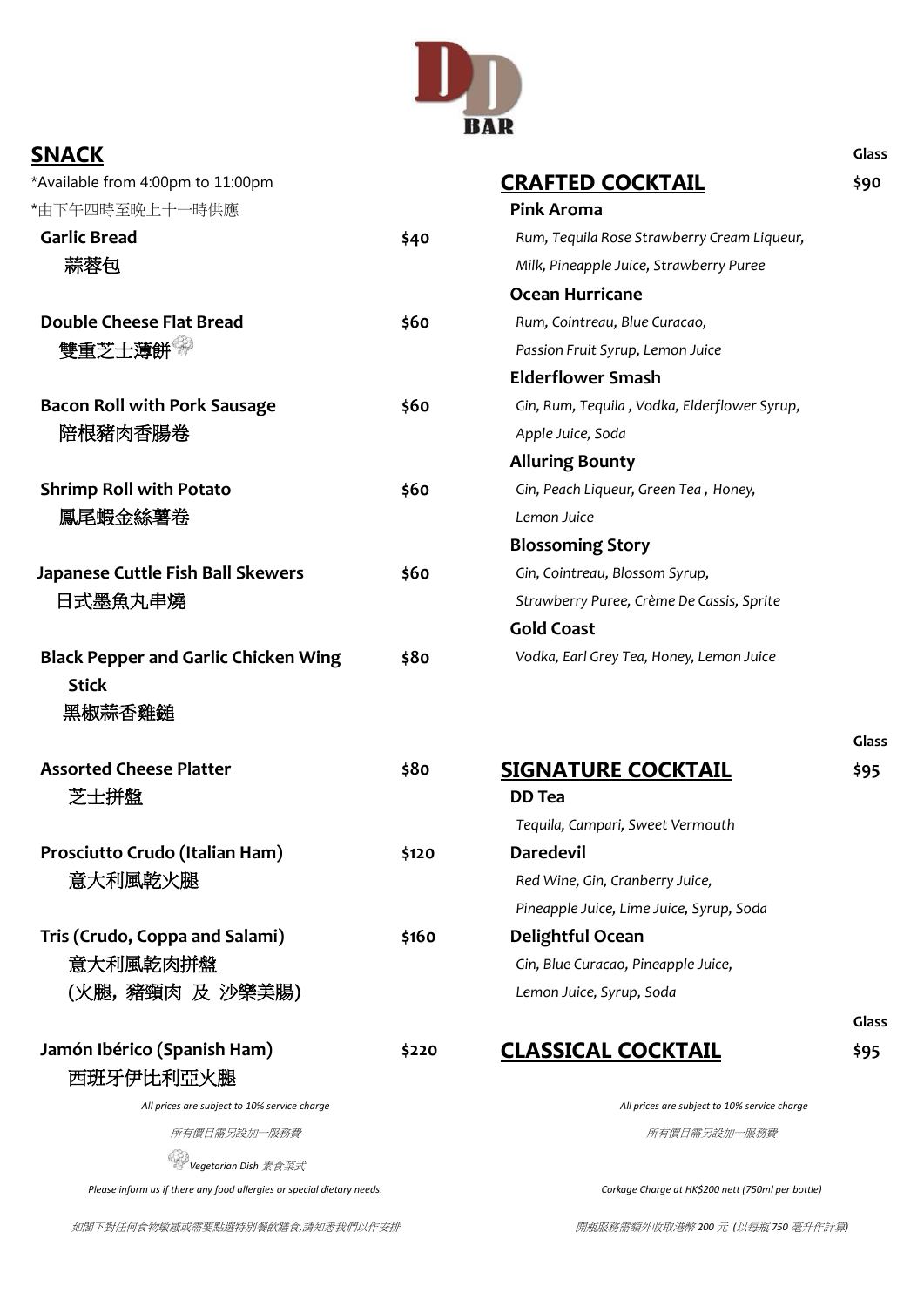| <b>CHAMPAGNE &amp; SPARKLING WINE</b> |              |               | <b>Spirit by Bottle</b>                | <b>Bottle</b> |
|---------------------------------------|--------------|---------------|----------------------------------------|---------------|
|                                       | Glass        | <b>Bottle</b> | Congnac                                |               |
| DB Sparkling Brut Australia           | \$85         | \$290         | Remy Martin 700ml                      | \$1380        |
|                                       |              |               | Courvoisier 700ml                      | \$1380        |
| Zardetto Prosecco Extra Dry,          | \$98         | \$418         |                                        |               |
| Veneto N.V. Italy                     |              |               | Whisky                                 |               |
|                                       |              |               | John Jameson 700ml                     | \$780         |
| Moët & Chandon, Brut Imperial         |              | \$1188        | Canadian Club 700ml                    | \$780         |
| N.V. France                           |              |               | Johnnie Walker Black Label 700ml       | \$880         |
|                                       |              |               | Chivas Regal 700ml                     | \$880         |
| <b>WHITE WINE</b>                     | <b>Glass</b> | <b>Bottle</b> | White Oak Akashi 500ml                 | \$880         |
| Tasca Regaleali Bianco                | \$88         | \$348         | Macallan 12 Years Old Sherry Oak 700ml | \$1680        |
| 2018, Italy                           |              |               |                                        |               |
|                                       |              |               | Gin                                    |               |
| Beringer Main & Vine                  | \$98         | \$378         | Bombay Sapphire 700ml                  | \$780         |
| Chardonnay 2017, U.S.                 |              |               | Tanqueray Ten 700ml                    | \$1180        |
|                                       |              |               | Hendrick's 700ml                       | \$1280        |
| Wither Hills Sauvignon Blanc          | \$108        | \$398         | Monkey 47 500ml                        | \$1680        |
| 2018, New Zealand                     |              |               |                                        |               |
|                                       |              |               | Vodka                                  |               |
| Palliser Estate, Pencarrow,           |              | \$358         | Grey Goose 700ml                       | \$980         |
| Sauvignon Blanc 2017,                 |              |               | Belvedere 700ml                        | \$980         |
| New Zealand                           |              |               |                                        |               |
|                                       |              |               | Rum                                    |               |
| Spy Valley, Riesling, Marlborough     |              | \$388         | Bacardi Light 700ml                    | \$780         |
| 2015, New Zealand                     |              |               |                                        |               |
|                                       |              |               | <b>Tequila</b>                         |               |
| Droin, Chablis 2014, France           |              | \$598         | Olmeca Sliver 700ml                    | \$780         |

所有價目需另設加一服務費 商品工程 (所有價目需另設加一服務費

*Corkage Charge at HK\$200 nett per bottle (750ml) Corkage Charge at HK\$200 nett per bottle (750ml)*

開瓶服務需額外收取港幣 *200* 元 *(*以每瓶 *750* 毫升作計算*)* 開瓶服務需額外收取港幣 *200* 元 *(*以每瓶 *750* 毫升作計算*)*

*All prices are subject to 10% service charge All prices are subject to 10% service charge*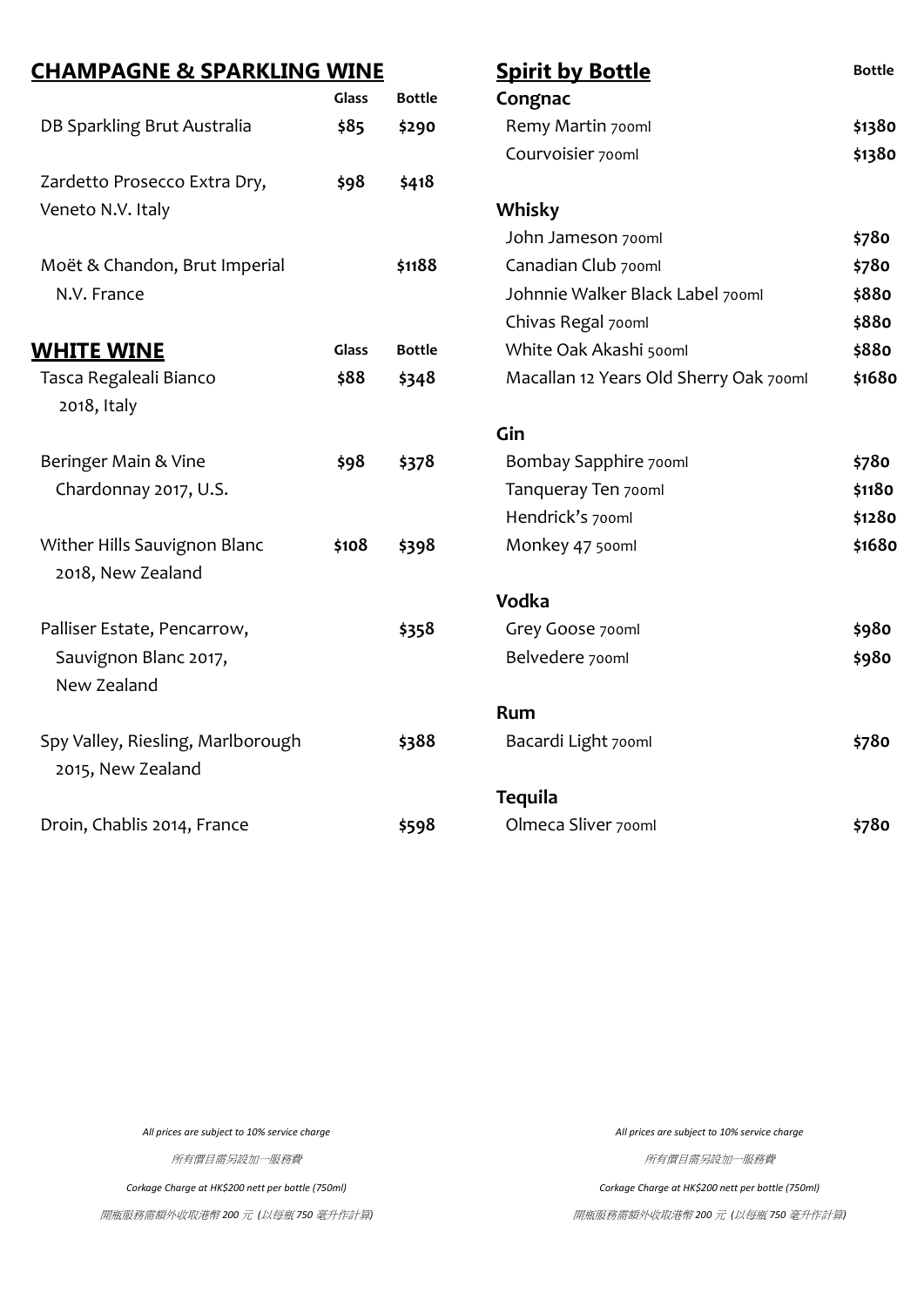|                                           | Glass         | <b>RED WINE</b>              | Glass | <b>Bottle</b> |
|-------------------------------------------|---------------|------------------------------|-------|---------------|
| <b>MOCKTAIL</b>                           | \$75          | Alamos Uco Valley Malbec     | \$78  | \$328         |
| <b>Orange Breeze</b>                      |               | 2018, Argentina              |       |               |
| Orange Juice, Elderflower Syrup,          |               |                              |       |               |
| Soda Water, Sprite                        |               | Tasca Regaleali Nero D'Avola | \$88  | \$348         |
| <b>Tropical Bird</b>                      |               | 2015, Italy                  |       |               |
| Pineapple Juice, Mango Puree, Lime Syrup, |               |                              |       |               |
| Soda Water                                |               | Beringer Main & Vine         | \$98  | \$378         |
| <b>Mango Cosmo</b>                        |               | Cabernet Sauvignon 2017,     |       |               |
| Cranberry Juice, Lime Juice, Mango Purée  |               | U.S.                         |       |               |
| <b>Fruit Cooler</b>                       |               |                              |       |               |
| Orange Juice, Cranberry Juice,            |               | Greenhough Pinot Noir        |       | \$498         |
| <b>Strawberry Puree</b>                   |               | 2016New Zealand              |       |               |
| <b>CHILLED FRUIT JUICE</b>                | \$55          | Clos du Mont-Olivet,         |       | \$788         |
| Cranberry                                 |               | New Châteauneuf-du-Pape,     |       |               |
| Pineapple                                 |               | Côte du Rhône 2013, France   |       |               |
| Tomato                                    |               |                              |       |               |
| Orange                                    |               |                              |       |               |
| Apple                                     |               |                              |       |               |
|                                           | Can           | <b>DRAUGHT BEER</b>          |       | Pint          |
| <b>SOFT DRINK</b>                         | \$50          | Carlsberg (Denmark) 500ml    |       | \$88          |
| Coke                                      |               | Asahi (Japan) 500ml          |       | \$98          |
| Coke Zero                                 |               |                              |       |               |
| Sprite                                    |               | <b>BEER</b>                  |       | <b>Bottle</b> |
| <b>Ginger Beer</b>                        |               | San Miguel (Hong Kong)       |       | \$68          |
| Ginger Ale                                |               | Tsing Tao (China)            |       | \$68          |
| <b>Tonic Water</b>                        |               | Corona (Mexico)              |       | \$68          |
| Soda Water                                |               | Heineken (Holland)           |       | \$68          |
|                                           |               | Guinness Stout (Ireland)     |       | \$78          |
| <b>MINERAL WATER</b>                      | <b>Bottle</b> | Sapporo (Japan)              |       | \$78          |

| San Benedetto Still (500 ml)     | \$55 |
|----------------------------------|------|
| San Benedetto Sparkling (500 ml) | \$55 |
| Watsons Distilled Water (430 ml) | \$45 |

*All prices are subject to 10% service charge Standard pour for wine by the glass is 150 ml*

所有價目需另設加一服務費 **Manager (1999) State State (1999) State (1999) State (1999) State (1999) State (1999) State (1999)** 

*Corkage Charge at HK\$200 nett per bottle (750ml) Vintage may vary subject to availability*

開瓶服務需額外收取港幣 *200* 元 *(*以每瓶 *750* 毫升作計算*)* 葡萄酒年份可能因供應情況有異